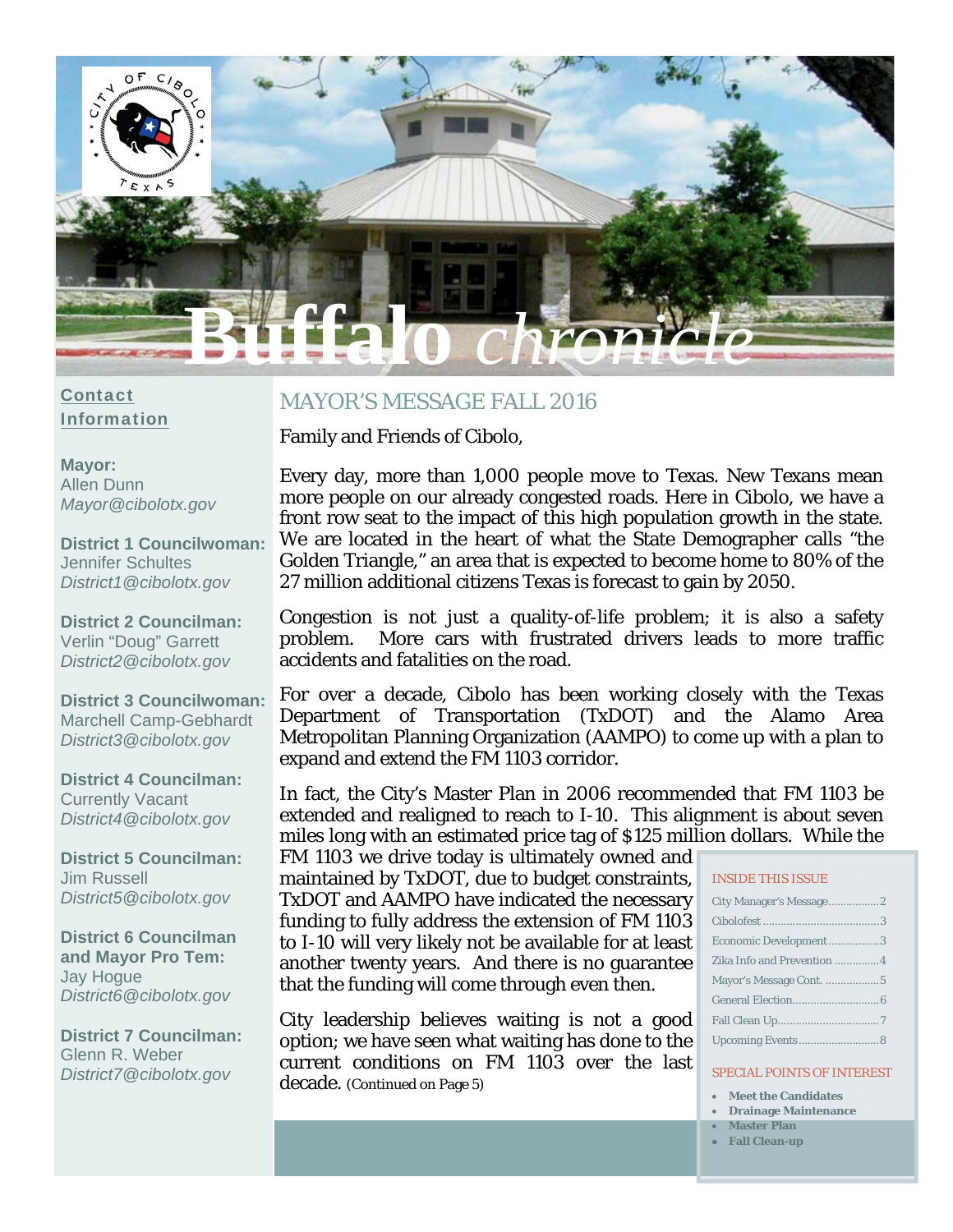## **City Manager's Message—Fall 2016**

The City of Cibolo continues to be recognized as one of the safest and most livable cities in the region and the state. Cibolo has received multiple recognitions in 2016 by various independent survey outlets. To date, Cibolo has been awarded the following designations:

- Zippia listed Cibolo as #3 in their "10 Fastest Growing Small Cities in America" report.
- NeighborhoodScout placed Cibolo at #96 in their "Top 100 Safest Cities in the United States" with 25,000 or more people.
- Cibolo ranked #23 on CreditDonkey's "Safest Cities in Texas 2016."
- ValuePenguin's "Safest Places in Texas (2016)" named Cibolo as #9 in mid-sized cities with a population of 20,000-50,000.
- San Antonio Magazine mentioned Cibolo as one of the "Best Neighborhoods for Families" in their August 2016 issue.
- Cibolo received **Gold** certification from the Scenic Texas Scenic City Certification Program.

The above surveys describe Cibolo as a fast growing community with low crime, college educated neighbors, well-rated public schools, plentiful shopping, regular community events, and affordable housing with higher-end new construction. All of these factors along with an easy commute to larger cities nearby make Cibolo an overall solid community in which to live, work, and raise a family.

Thank you,

Robert T. Herran

Robert T. Herrera City Manager





**LIGHT REFRESHMENTS SERVED** 

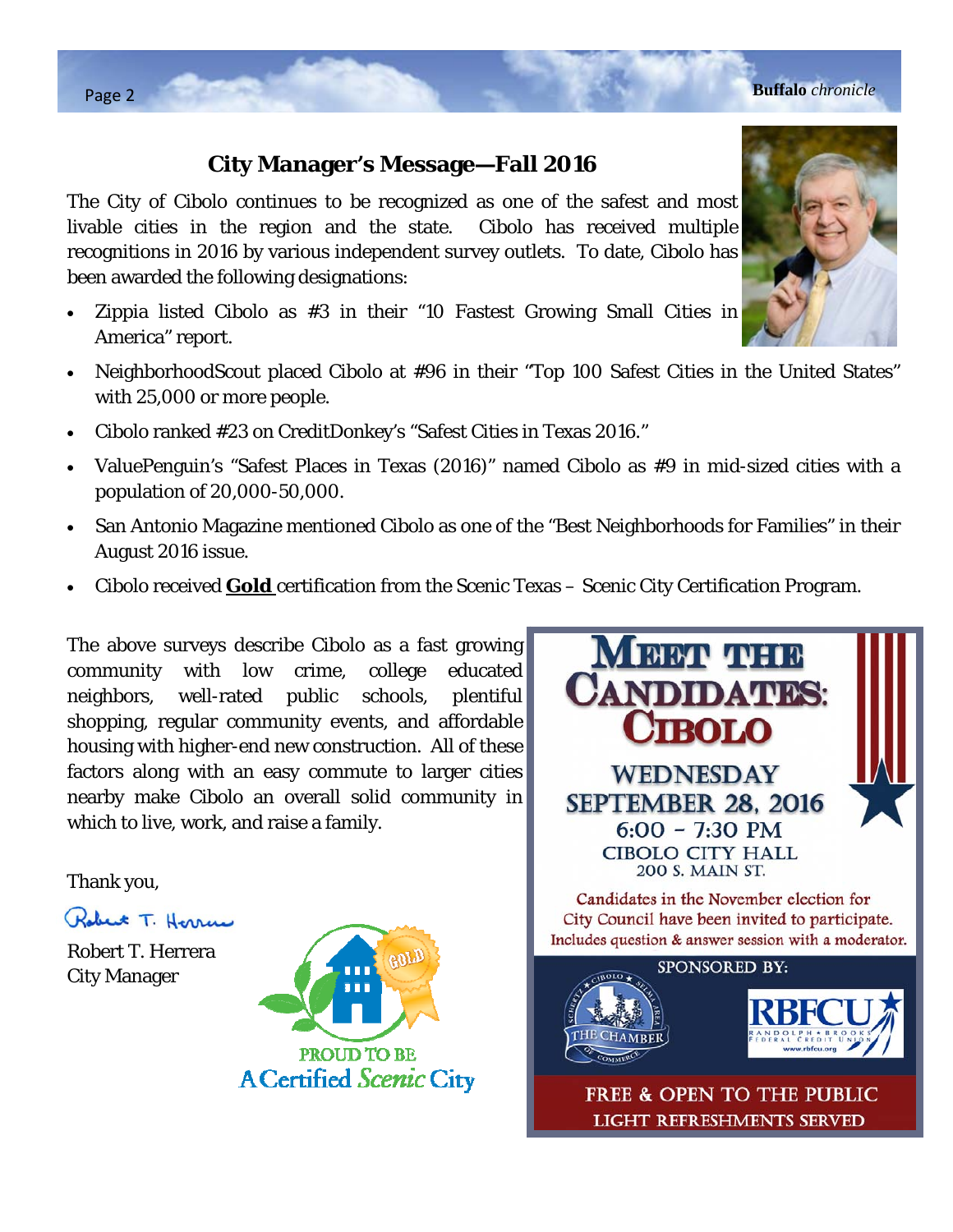## **Economic Development**

Growth continues in the City of Cibolo with dozens of active projects. In particular, development in the Central Business District around the Walmart Supercenter is booming. The first phase of the Shops at Cibolo Bend is 100% leased and will feature businesses including Ideal Dental, MedPost, Marco's Pizza, GNC, Sport Clips, Luxx Nail Bar, and Orange Leaf. The second phase of Cibolo Bend brings in PetCo and Goodwill, as well as an additional 8,000 sq. ft. of space for future retailers.

The City has seen an increase in medical providers moving into the area. A three-story medical complex off of Cibolo Valley Drive will bring in a wide range of professional medical services for the area to complement the current medical, dental, and pharmaceutical services already here. Additionally, Alligator Pediatric Dental will be opening a new location across from the Schneider Industrial Park.

Along FM 1103, several pockets of growth are occurring. A 14,000 sq. ft. state-of-the-art animal hospital will be coming with an expected opening

**CIBOLO FEST 2016** OCTOBER 15<sup>TH</sup>, 2016 - SATURDAY FROM 10:00 AM TO 10:00 PM There will be carnival rides, petting zoo, pony/horse rides, carnival games, Car Show and entertainment throughout the day! All we are missing is you! For Vendor information, please contact Peggy Cimics at 210-566-6111 or  $\text{pcmics}(a)\text{cibolotx.gov}$ 

in Summer 2017. A Pic-n-Pac/Shell station is underway with 9,000 square feet of retail space including a convenience store and an automated car wash, and multiple sites are underway in the Turning Stone area.

The Old Town District continues to grow with three new businesses. The Shops at the Mill opened up over the summer. The 1908 House of Wine & Ale and the Noble Group Business & Event Center are scheduled to open their doors this fall.

The end of August saw two ribbon cuttings: one for Edward Jones on Rodeo Way (near Steele High School) and another for Ideal Dental at the Shops of Cibolo Bend.

With more businesses expecting to open the last quarter of 2016, be sure to check out the EDC page at www.cibolotx.gov to stay informed of upcoming ribbon cuttings and grand openings.

Let's grow, Cibolo!

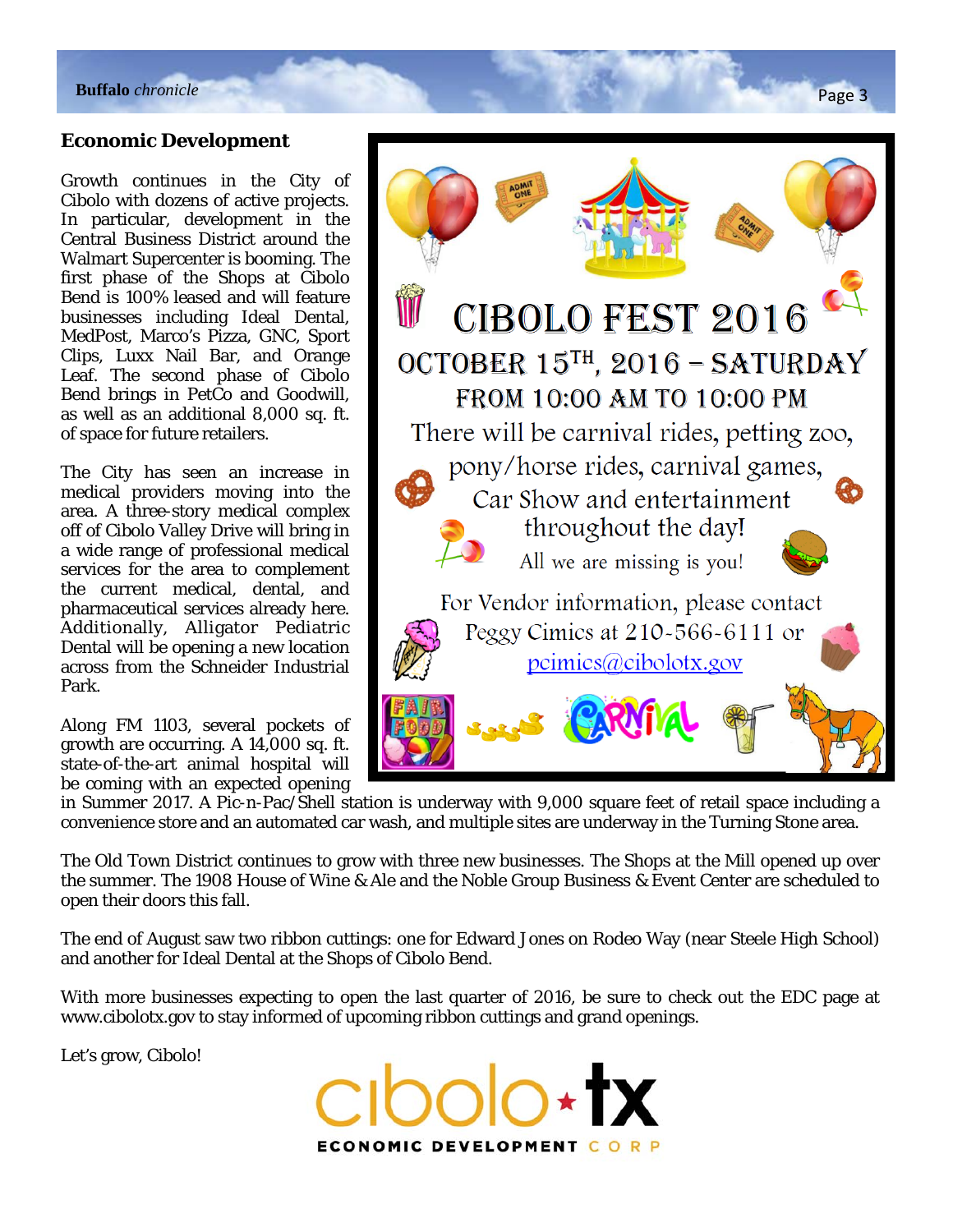# **Zika Information & Prevention**

#### **Transmission Modes**

#### **Symptoms can include:**

- Mosquito to Human
- Human to another Mosquito
- Sexual transmission
- Mother to Baby

• Headache

• Fever • Rash

• Conjunctivitis

## **Prevent Mosquito Breeding**

- At least weekly empty or get rid of cans, buckets, old tires, pots, plant saucers and other containers that hold water.
- Keep gutters clear of debris and standing water.
- Remove standing water around structures and from flat roofs.
- Change water in pet dishes daily.
- Rinse and scrub vases and other indoor water containers weekly.
- Change water in wading pools and bird baths several times a week.
- Maintain backyard pools or hot tubs.
- Cover trash containers.
- Water lawns and gardens carefully so water does not stand for several days.
- Screen rain barrels and openings to water tanks or cisterns.
- Treat front and back door areas of homes with residual insecticides if mosquitoes are abundant nearby.
- If mosquito problems persist, consider pesticide applications for vegetation around the home.
- Mosquito Dunks or Donuts work best to eliminate mosquitoes in standing water. They work by interrupting the life cycle and decrease the number of the mosquito population.
- Larvacide works best. Fogging is not effective.

The Biggest prevention method is to get rid of areas with standing water

## **Protect Yourself from Mosquito Bites**

- Wear Environmental Protection Agency (EPA)-registered insect repellents. When used as directed, these insect repellents – including those that contain DEET – are proven safe and effective even for pregnant and breastfeeding women.
- Cover up with long-sleeved shirts and long pants.
- Limit outdoor activities during peak mosquito times.
- Keep mosquitoes out with air conditioning or intact window screens.

## **Metro Health**

- Metro Health is conducting surveillance within the area to determine the types of mosquitoes that are in the area and if they are infected.
- Metro Health set up a system for when an index patient for an area is identified. They will set up a 200 yard radius around the identified person's location, increase surveillance and treatment of mosquitoes in that area. Those within that radius, even if not affected, will not be allowed to donate blood for 30 days.
- Metro Health is working with State and Federal government to get funding to help with sprays, larvacide and mosquito traps that are currently being tested and community education and aid in distribution of repellants in such places like WIC and lower income populations

## **South Texas Blood and Tissue Center**

As of July 1st, the South Texas Blood and Tissue Center tests all blood that is donated for the virus. If a case is found the patient and the local health jurisdictions will be notified.

80% of patients have no symptoms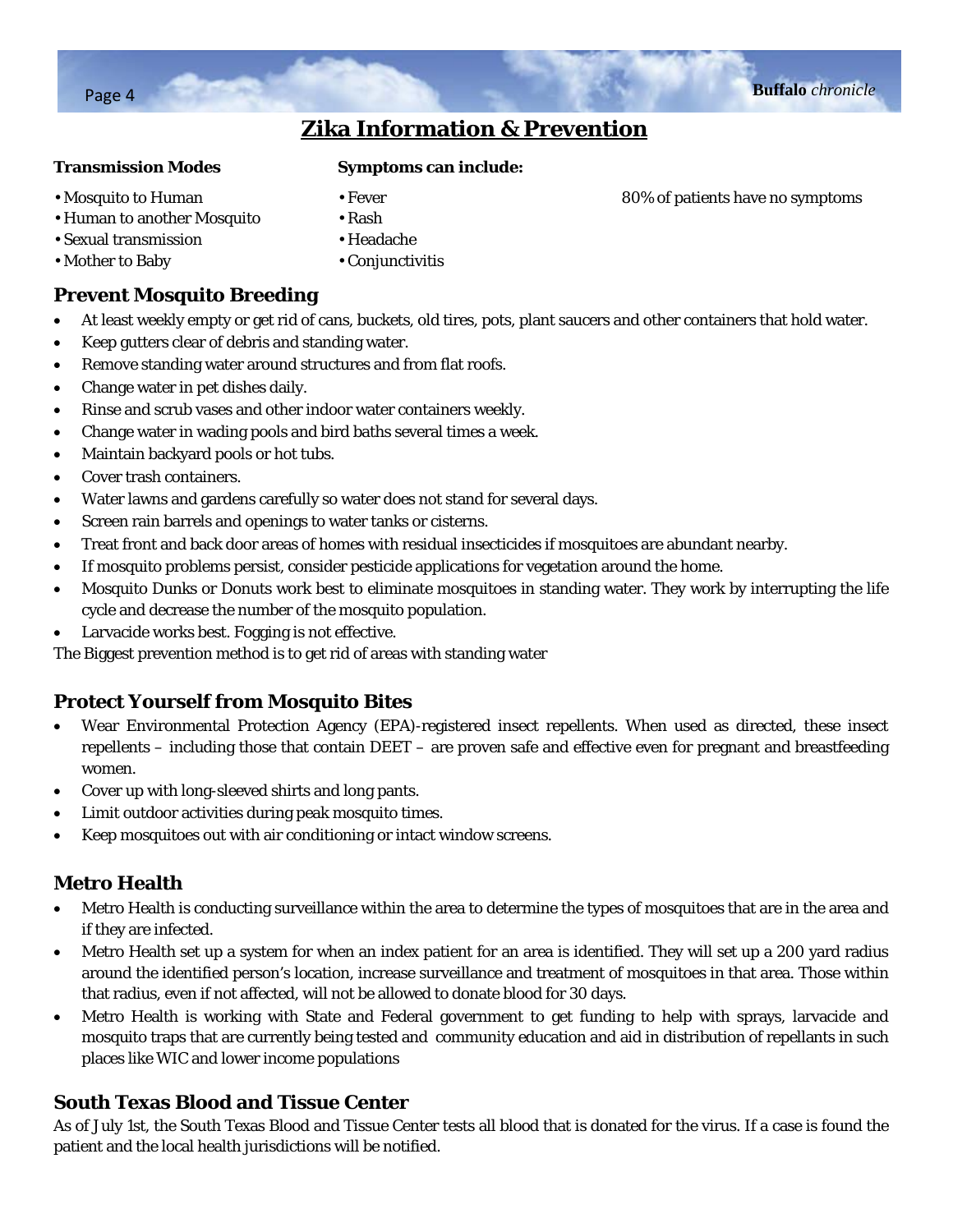## **Mayor's Message Continued…**

However, public input from citizens remains paramount and a focal point in the decision making process. For that reason, the City Council created a "Blue Ribbon Committee" comprised of 15 citizen volunteers, which convened in April 2016, and was tasked with evaluating whether entering into a public private partnership made sense for City of Cibolo.

After many weeks of deliberation and discussion, the Blue Ribbon Committee voted unanimously in favor of its recommendation to the City Council that Cibolo enter into a private-public partnership to further pursue the feasibility of constructing the Cibolo Parkway as a toll road to complete a key piece of infrastructure for the future growth of the city that was identified in the 2006 Master Plan. This is **not** the same as entering an agreement to build the Parkway: the City Council is taking steps to make sure we all understand the consequences of this project on our city, both the good and the bad, so that we all as citizens of this great city can make the best decision we can for our future.

Cibolo is at a crossroads. The people of Cibolo could wait decades for the state to decide that our project is finally a priority and make state funding available. Or, we can take control of our city's destiny and use the tools that are available to us to deliver this project now at no cost to our taxpayers.

The future of the Cibolo Parkway is in the hands of the people of Cibolo. Public involvement will be a critical component of this project. That's why the City Council wants every citizen to have a voice in the process. There will be extensive public hearings and discussion on the project before the plan goes to the City Council for a final vote. The first two public hearings were held on July 26th and August 23rd respectively. An additional public hearing is scheduled for September  $27<sup>th</sup>$ , starting at 6:30 p.m at City Hall.

For more information, please visit www.cibolotx.gov or email your questions to ciboloparkway@cibolotx.gov.

Very Respectfully, Allen Dunn Mayor

**Master Plan:** The Master Plan is the policy document that guides the growth and change for all future physical development of the city and defines *the Vision for the City of Cibolo.* A joint workshop to discuss the proposed update to the City of Cibolo's Master Plan is tentatively scheduled for mid/late September 2016 and will include members from the City Council, P&Z Commission, EDC and the Master Plan Advisory Committee. For more information for date/time please visit our website: www.cibolotx.gov

**Drainage Maintenance Team** 

The City of Cibolo Drainage Division consists of six people, which includes a division supervisor, four maintenance workers, and one sweeper operator.

Our dedicated team is responsible for maintaining all city owned and maintained drainage areas within our community. This includes drainage channels, detention ponds, and miles of bar ditches along our rural roadways as well as providing street cleaning operations for nearly 140 miles of roadway.

The mission of the drainage division is to maintain all of our areas to the highest standard possible with the resources available to our team. Due to the size our community and the limited manpower available, we usually visit each site within our city limits 4 to 5 times a year.

The wetter than usual spring we experienced has delayed our maintenance to some of the areas around our community. We will continue working on correcting this backlog until we can get back on our regular maintenance schedule.

If you have any questions, comments, or concerns, please contact our Public Works Office at (210) 658- 9900 x 3164.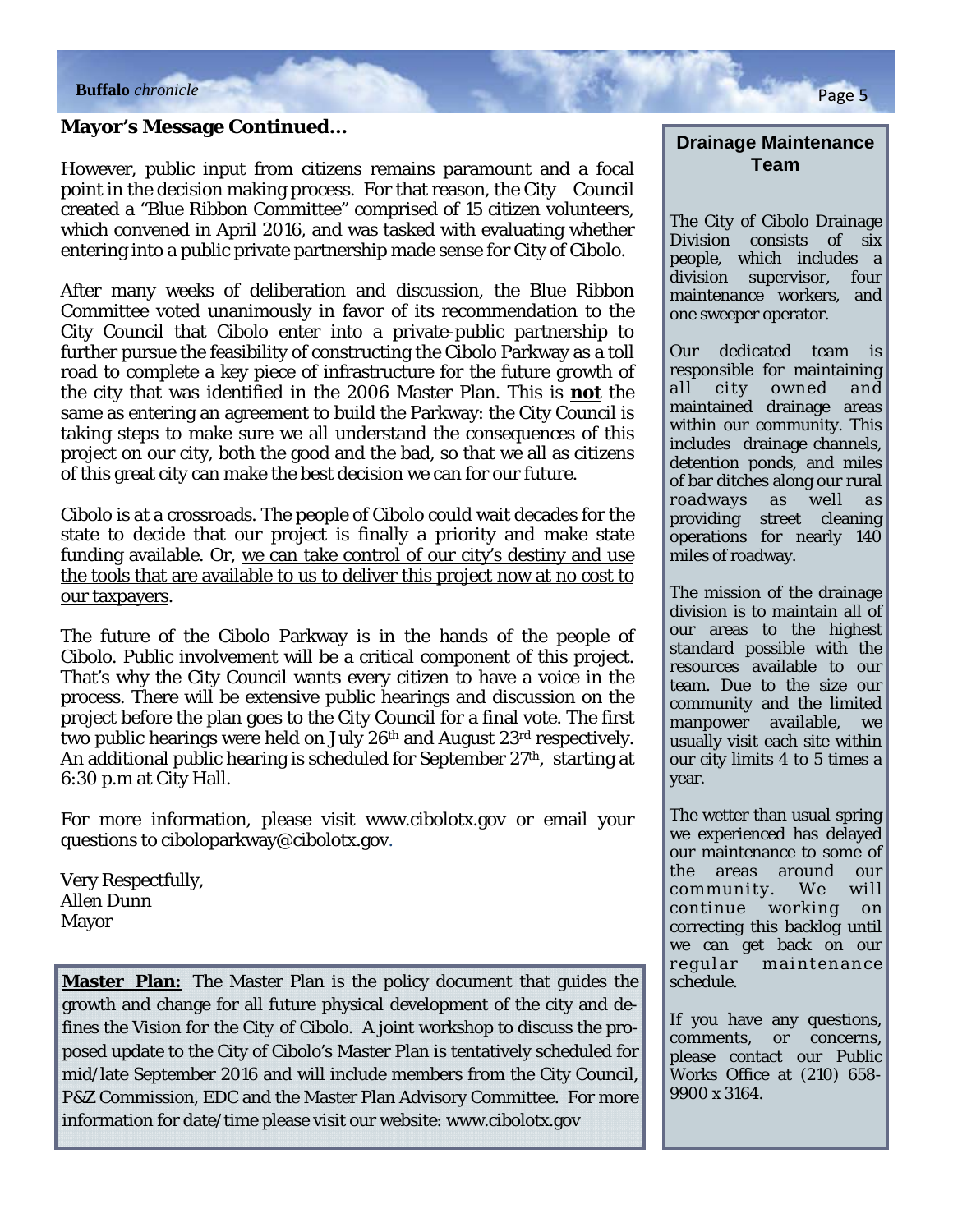

#### **CITY OF CIBOLO NOVEMBER 8, 2016 GENERAL ELECTION**

The City of Cibolo will hold an election on November 8, 2016 to elect Councilmembers for District 1, District 4, District 5, and District 6.

The following individuals will be on the November Ballot:

**District 1:** Jennifer Schultes **District 4**: Ted R. Gibbs **District 5**: Jim Russell **District 6**: Jay Hogue

James Fulford Larry L. Carlton

#### **LOCATIONS OF EARLY POLLING PLACES**

#### **SEGUIN ELECTIONS OFFICE (Main Location)** 215 S. Milam St., Seguin, TX

**CENTRAL TEXAS TECHNOLOGY CENTER** Room 118 Conference Room, 2189 FM 758, New Braunfels, TX

#### **GRACE MEMORIAL CHURCH**, 3240 FM 725, New Braunfels

#### **NEW BERLIN CITY HALL,** 9180 FM 775, New Berlin, TX

#### **SCHERTZ ELECTIONS OFFICE ANNEX**, 1101 Elbel Road, Schertz, TX

#### **SEGUIN ISD ADMINISTRATION BLDG**, 1221 E. Kingsbury St., Seguin, TX

#### **SELMA CITY HALL**, 9375 Corporate Drive, Selma, TX

#### **Hours of Main and Branch Early Voting Polling Locations**

**Monday, Oct. 24th through Saturday, Oct. 29th, 2016 7:00 a.m. to 7:00 p.m.** 

**Sunday, Oct. 30th, 2016 – 1:00 p.m. to 6:00 p.m.** 

**Monday, Oct. 31st through Friday, Nov. 4th, 2016 7:00 a.m. to 7:00 p.m.**

**Applications for Ballot by Mail shall be mailed to:** Lisa Adam, Elections Administrator, P. O. Box 1346, Seguin, TX 78156-1346. **Applications for Ballots by Mail must be received no later than the close of business on October 28, 2016.**

Presiding Judge of the Early Voting Ballot Board: Lisa Adam

#### **Election Day Polling Locations**

| 301     | Santa Clara City Hall, 1653 N. Santa Clara Rd, Santa Clara                                                       |
|---------|------------------------------------------------------------------------------------------------------------------|
| 302     | William Malish Annex Learning Center (Formerly Marion Dolford Learning Center), 200 W.<br>Schlather Lane, Cibolo |
| 303     | Schertz Elections Office, 1101 Elbel Rd., Schertz                                                                |
| 304     | Schertz United Methodist Church, 3460 Roy Richard Dr., Schertz                                                   |
| 306     | Crosspoint Fellowship Church, 2600 Roy Richard Drive, Schertz                                                    |
| 401     | Immaculate Conception Catholic Church, 212 N. Barnett St., Marion                                                |
| 402     | Schertz Community Center, 1400 Schertz Parkway, Schertz                                                          |
| 403     | Knights of Columbus Hall, 509 Schertz Pkwy., Schertz                                                             |
| 404     | Schertz Community Center North, 3501 Morning Dr., Cibolo                                                         |
| 405-410 | St. John's Lutheran Church Center, 606 S. Center St., Marion                                                     |
| 406-407 | New Berlin Community Center, 8815 FM 775, New Berlin                                                             |
| 409     | Elaine S. Schlather Intermediate School, 230 Elaine S. Schlather Pkwy., Cibolo                                   |

**Polls Open from 7:00 a.m. to 7:00 p.m.**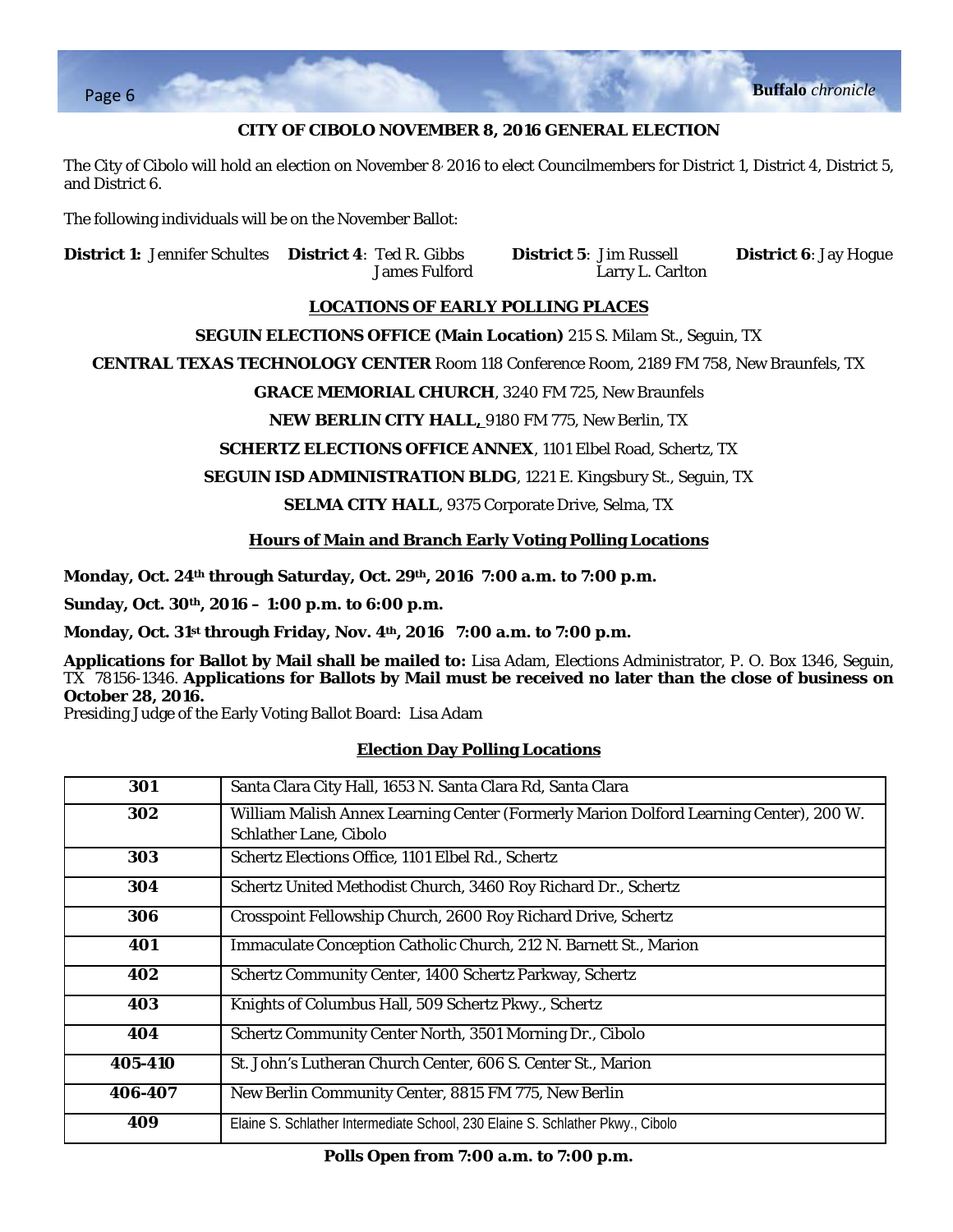



# **CITY OF CIBOLO**

**Annual Fall Clean Up October 21st–23rd & October 28th–30th, 2016** 



**Drop off at Bexar Waste Site. Waste disposal at this event will be free of charge to residents as a service paid for by the City of Cibolo. The drop off site will be open Oct. 21-23 and Oct. 28- 30, 2016. (See information below for schedule applicable to hazardous waste disposal)** 

Disposal may be made at Bexar Waste's temporary collection point, 2221 F.M. 3009 (Near Live Oak Road) between 8 a.m. and 5 p.m. daily.

## **(Questions, Bexar Waste 210-566-5454, City of Cibolo 210-658-9900 x1) Residents are able to leave brush and limbs at 2221 FM 3009, free of charge, DURING THE 6 DAY CLEAN-UP EVENT ONLY.**

### **What you need to know:**

Fall Clean-up is restricted to **Cibolo residents only.** Waste delivered must be separated by type of material **by the resident**. Clean Up activities do not apply to commercial/rental property clean ups, large property clean up, lot or acreage clean up, or lot and property land clearing. Commercial tree trimmers are not eligible for this service.

A current **CITY OF CIBOLO garbage bill** (showing that The City of Cibolo is your current garbage collector) and proper identification are required at time of disposal. **Commercial waste will not be accepted.**

**LIMITS: Household waste and yard waste only. Maximum of 2 Pick-up truck loads per household or a maximum of 1 trailer load per household, trailers are not to exceed 16' long x 4' high in size.** 

Couches, Stoves, Computer/Monitors, anything and everything **except tires or hazardous waste** can be dropped off, free of charge during the clean-up, Friday through Sunday, 8:00 a.m. to 5:00 p.m. Materials **must be** sorted by customer, NOT BY Bexar Waste employees.

Appliances will be ACCEPTED FREE ONLY IF Freon tank is removed; if Freon is still attached there will be a \$35.00 fee at time of disposal. Any questions concerning the Freon tank removal, please contact Bexar Waste. **BBQ pits MUST NOT contain any hot ash.**

## **Hazardous Items/Tires (All containers MUST be sealed)**

**HAZARDOUS ITEMS and TIRES** may be dropped off **ONLY** on the **Dates of Oct. 22 & 23, 2016. Tires are limited to eight (8) per household.** 

Hazardous waste includes but is not limited to: Insecticides, pesticides, herbicides, fertilizers, chemicals, cleaning and bleach products, swimming pool cleaners and chemicals.

Enamel and latex paints in cans and aerosol dispensers, varnish and stains, paint thinners and removers, acetone, etc. – These items will have a **combined 10 gallon limit per household.**

Tires are considered hazardous. Tires on rims, or wheels, commercial vehicle tires, tractor tires, and heavy equipment tires **WILL NOT** be accepted.

Hazardous waste such as automotive and cooking oils, filters and batteries

Oils will have a combined 10 gallon limit per household.

Empty propane tanks up to seven (7) gallons – **VALVE MUST BE ENTIRELY REMOVED**. Mercury **WILL NOT** be accepted.

**The City of Cibolo and Bexar Waste are NOT responsible for damage to vehicles or injury to citizens during this event.** The City of Cibolo and Bexar Waste reserve the right to refuse service to anyone for not following the rules of the clean-up**. Any items brought that are not listed/accepted or are over limits listed are subject to a fee (at Bexar Waste's discretion).** 

*Please Note: The City provides chipping services for tree trimming free of charge. The day of this service depends on what part of town you live in. North of Borgfeld Rd will be the first Tuesday of each month. South of Borgfeld Rd will be the last Tuesday of each month. Call City Hall at 658-9900 x1 or visit our website to get specifications and to be put on the chipper list.*